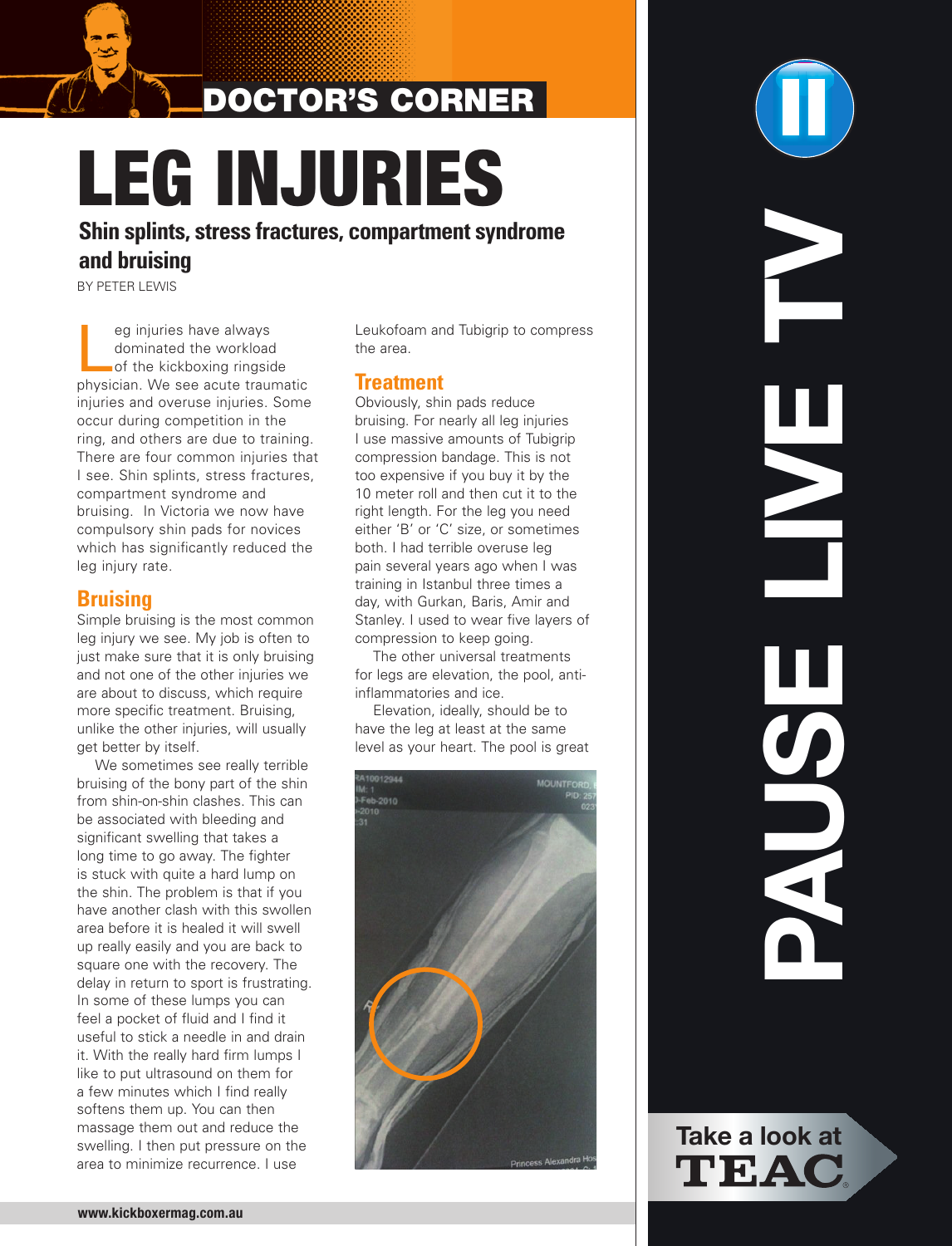## DOCtOr's COrner

because the water pressure reduces swelling and massively improves circulation. Anti-inflams work for most conditions except stress fractures. Ice reduces pain, bleeding and swelling in the first hour but I think we now doubt if there is any value in using ice after this acute phase. Pressure is what really works.

### **Shin Splints**

This is usually a chronic overuse injury from training. Sometimes it comes on, or is made worse by acute trauma such as kicking or checking. Shin splints are very common in kickboxers who are doing lots of high impact activity such as running or skipping to lose weight. It presents as pain along the medial border of the tibia so it is also called medial tibial stress syndrome. The tibia is the big bone on the inside of the leg, or shin bone. Shin splints usually hurt most of the way along the whole inside edge of the shinbone. Shin splints usually do not hurt when you just walk short distances but become very severe after 10 or 15 minutes of running. There are no special tests for shin splints, it is best diagnosed by history and examination.

The basis of treatment is relative rest. Skipping and running, including running on treadmills, are out for about three weeks. If the condition





is chronic, which means it has been going on for months, then you have to rest for even longer. Antiinflammatories and compression are helpful. Good running shoes, shock absorbing insoles, such as the 'Lightfoot' brand and good training surfaces are important. Some athletes also benefit from a podiatry assessment.

### **Stress Fractures**

Stress fractures are less common than shin splints so they are often not diagnosed until they have been causing pain for months or years. Some fighters are unlucky enough to have both conditions at the same time. They have obviously worked very hard to achieve this. Stress fractures can affect any weight bearing bone but the tibia is a popular bone for kickboxers to break. With stress fractures, the tenderness is usually much worse over a small region. It can affect the medial border or the flat surface of the tibia, commonly about 7cm above the ankle. The pain is very intense. The patient with shin splints will often tell me that they get pain just walking to the bathroom in the morning. I ask the patient to tell me how bad out of 10 the pain is when I press on their leg. I then use a biro to map out the distribution and severity of the pain. Shin splints tends to be three-fours all along the shin. With a stress

fracture we see lots of twos and then an increase to seven-eight out of 10 over an area of about 2cm.

It is always important to diagnose a stress fracture because if you do not rest it completely it may not heal. If the fracture has been hurting for more than three weeks then a plain X-ray is the cheapest way to make a diagnosis. If the injury is less than two weeks old you can be sure an X-ray will be normal and a bone scan is the only reliable way to get a diagnosis. This costs the patient about \$100. The problem is that there is quite a lot of radiation in a bone scan so I am cautious about ordering them for young women. It may be best for young females to wait a couple of weeks and then do an X-ray.

### **Treatment**

This is cruel. The best thing is to be non-weightbearing for at least two weeks. This means you have to use crutches. Often it is best to get a cast because it is hard to resist the temptation to put weight on the leg occasionally. After two-three weeks I test for pain over the fracture and I want the pain to have reduced to four-five out of 10. If this is the case we gradually increase exercise with a lot of cross training, i.e. bike and swimming. After a few more weeks you can do pad work and then kick the bags. Running and skipping are out for three months.